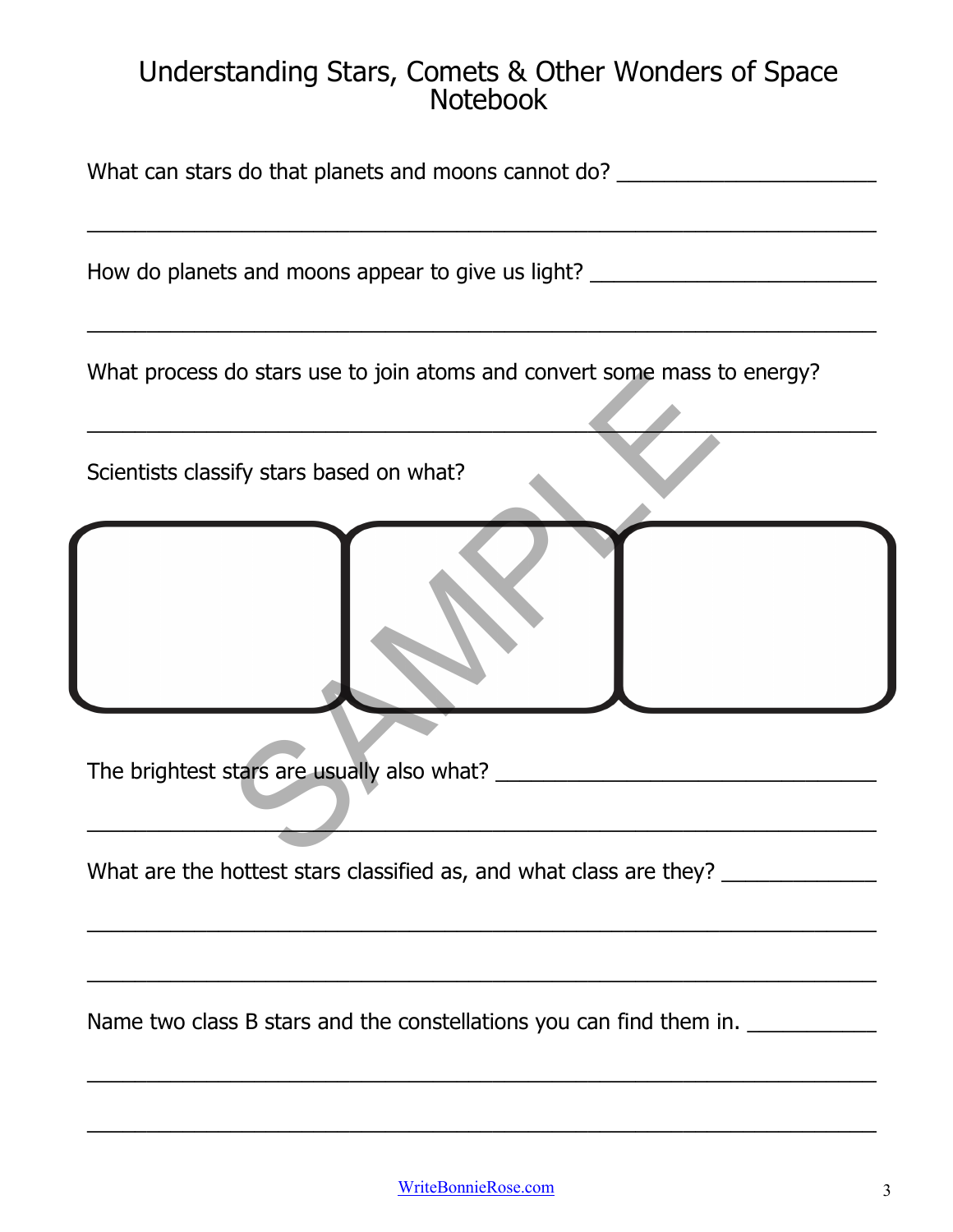Illustrate the constellation Orion and label the two stars shown in the unit.



What three colors of stars follow blue, and what are their classes?

What is a star's size based on? \_\_\_\_\_\_\_\_\_\_\_\_\_\_\_\_\_\_\_\_\_\_\_\_\_\_\_\_\_\_\_\_\_\_\_\_\_\_\_\_\_\_

\_\_\_\_\_\_\_\_\_\_\_\_\_\_\_\_\_\_\_\_\_\_\_\_\_\_\_\_\_\_\_\_\_\_\_\_\_\_\_\_\_\_\_\_\_\_\_\_\_\_\_\_\_\_\_\_\_\_\_\_\_\_\_\_\_\_\_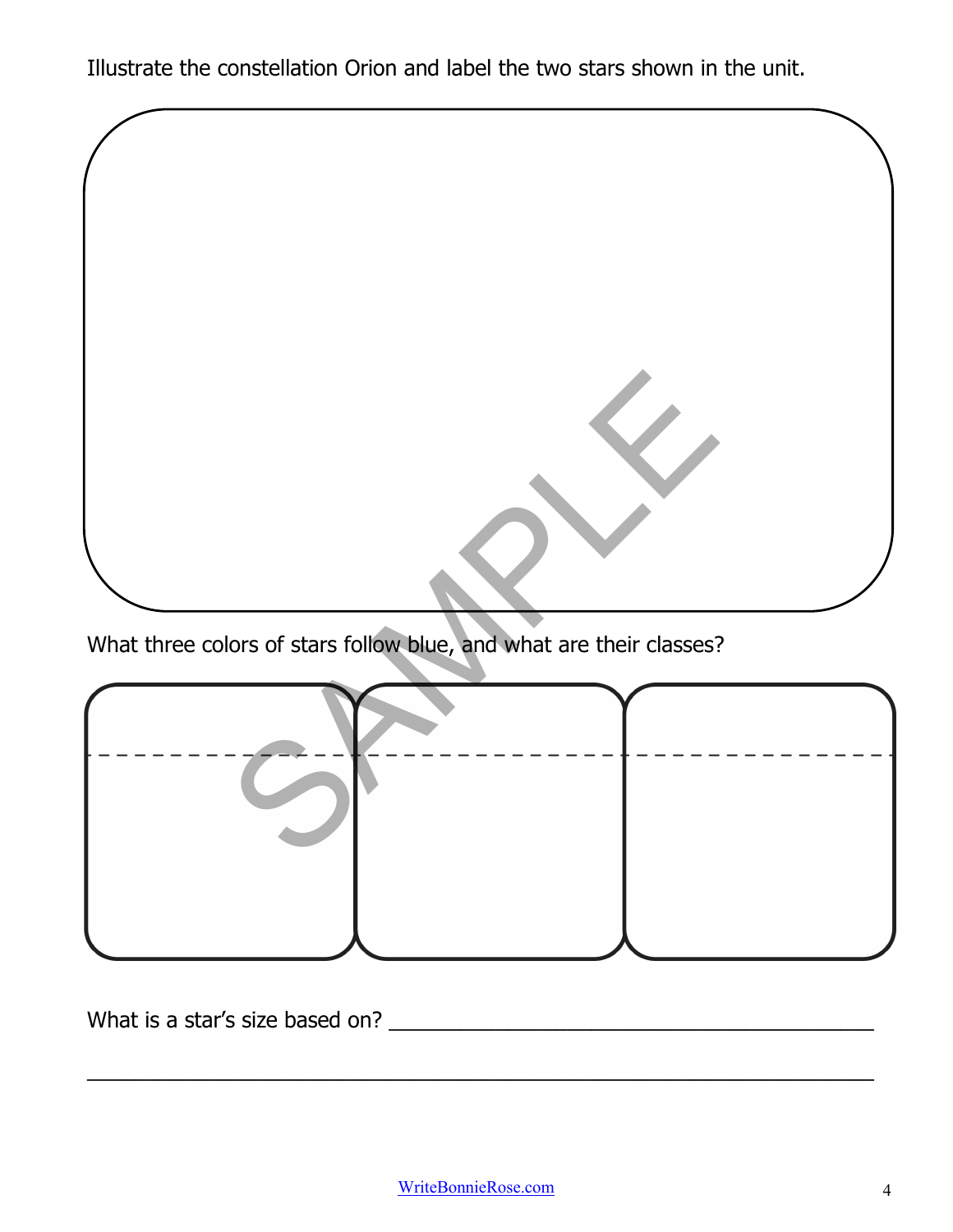In the space on the left, write the term used to refer to the star, and in the space on the right, write the Roman numeral that represents it.



What pattern do main sequence stars follow?

Illustrate and label a diagram that shows five kinds of stars arranged from hottest to coolest.

\_\_\_\_\_\_\_\_\_\_\_\_\_\_\_\_\_\_\_\_\_\_\_\_\_\_\_\_\_\_\_\_\_\_\_\_\_\_\_\_\_\_\_\_\_\_\_\_\_\_\_\_\_\_\_\_\_\_\_\_\_\_\_\_\_\_\_

\_\_\_\_\_\_\_\_\_\_\_\_\_\_\_\_\_\_\_\_\_\_\_\_\_\_\_\_\_\_\_\_\_\_\_\_\_\_\_\_\_\_\_\_\_\_\_\_\_\_\_\_\_\_\_\_\_\_\_\_\_\_\_\_\_\_\_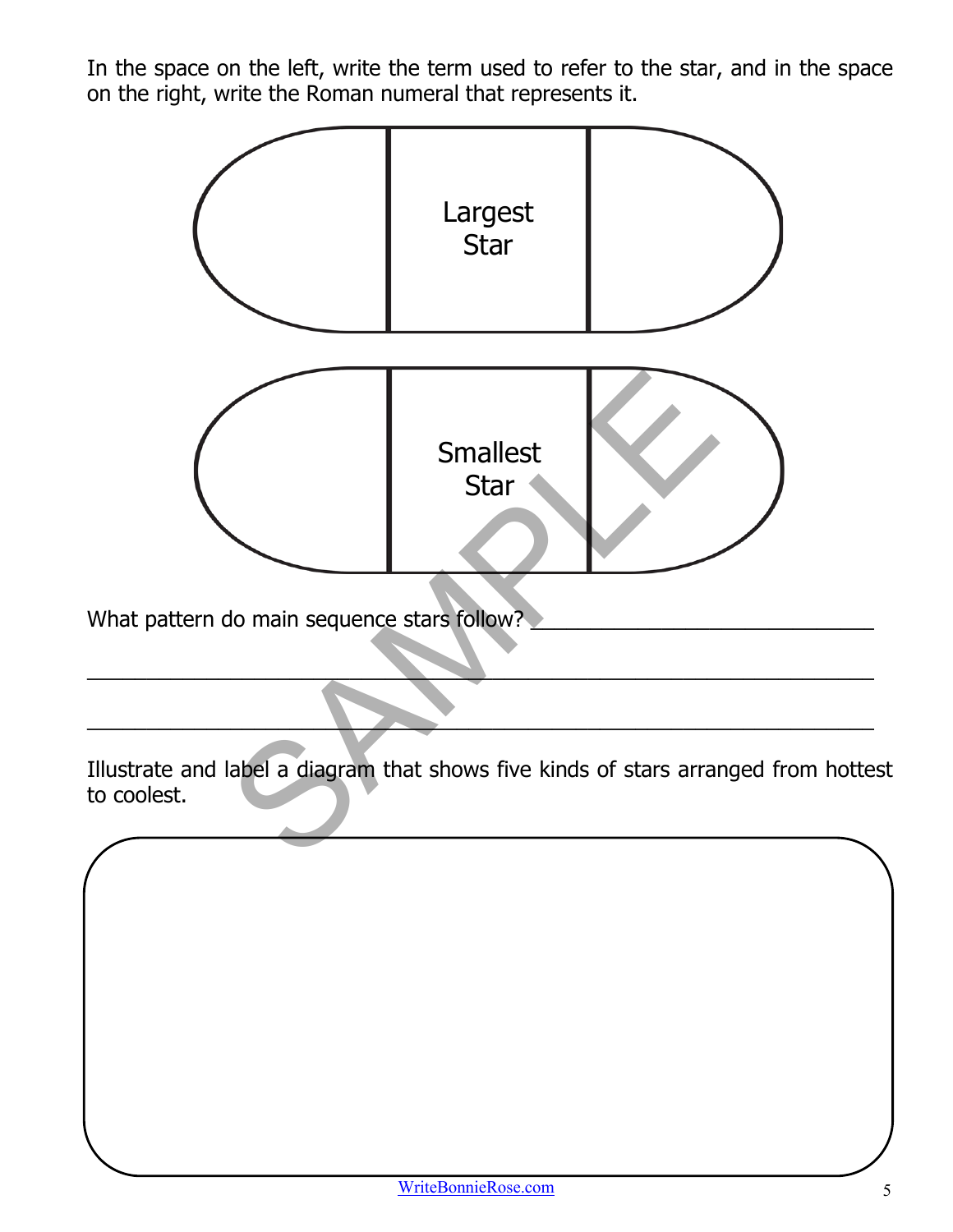What is the name for stars that have very cool temperatures but are very bright and large?

\_\_\_\_\_\_\_\_\_\_\_\_\_\_\_\_\_\_\_\_\_\_\_\_\_\_\_\_\_\_\_\_\_\_\_\_\_\_\_\_\_\_\_\_\_\_\_\_\_\_\_\_\_\_\_\_\_\_\_\_\_\_\_\_\_\_\_

\_\_\_\_\_\_\_\_\_\_\_\_\_\_\_\_\_\_\_\_\_\_\_\_\_\_\_\_\_\_\_\_\_\_\_\_\_\_\_\_\_\_\_\_\_\_\_\_\_\_\_\_\_\_\_\_\_\_\_\_\_\_\_\_\_\_\_

Name the two stars mentioned that fit this description. \_\_\_\_\_\_\_\_\_\_\_\_\_\_\_\_\_\_\_\_\_\_\_\_

Illustrate and label the Scorpius constellation.

\_\_\_\_\_\_\_\_\_\_\_\_\_\_\_\_\_\_\_\_\_\_\_\_\_\_\_\_\_\_\_\_\_\_\_\_\_\_\_\_\_\_\_\_\_\_\_\_\_\_\_\_\_\_\_\_\_\_\_\_\_\_\_\_\_\_\_